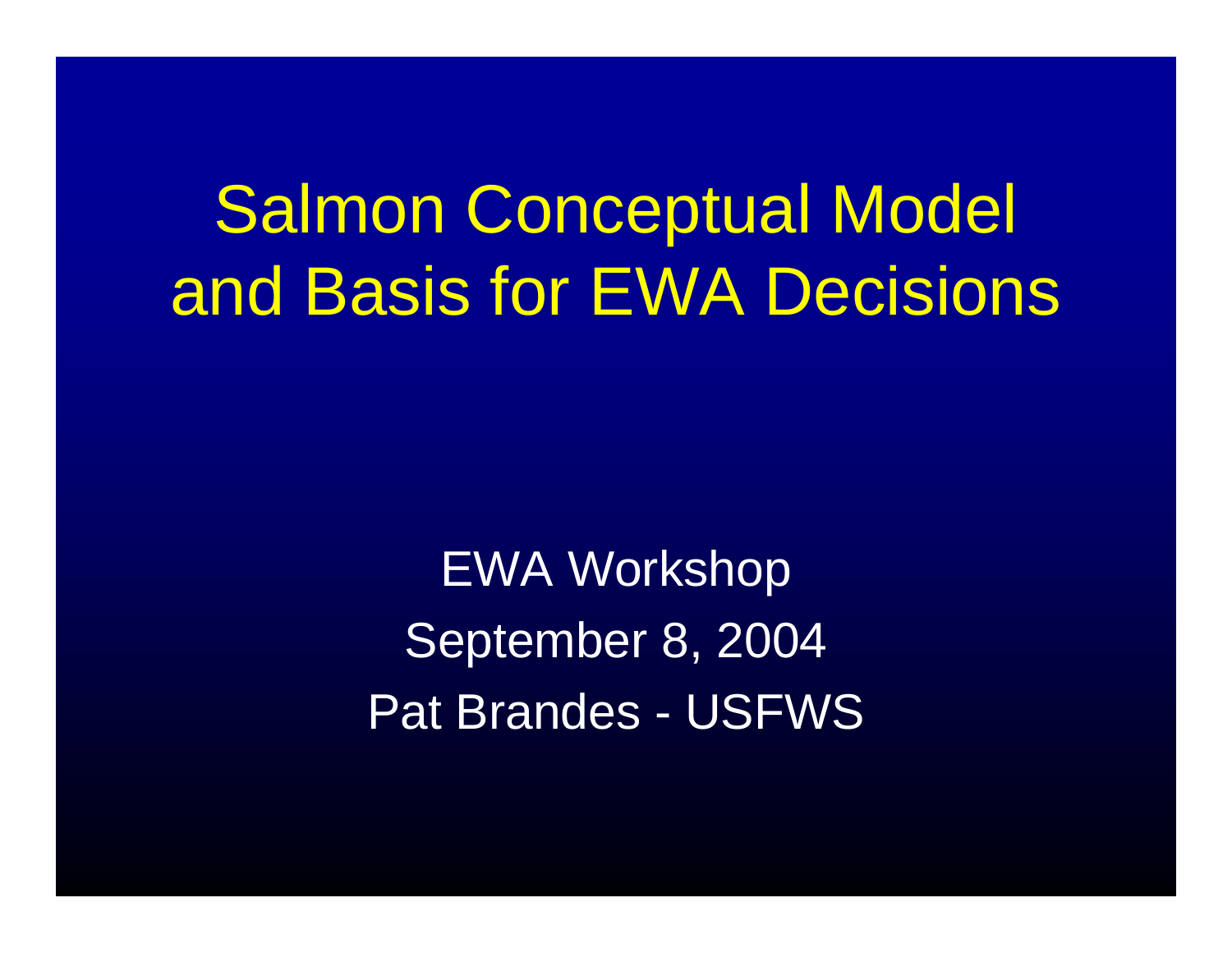

**Conceptual Model of juvenile salmon migration through the Delta**

**Sac Basin salmon are diverted into interior Delta through the open DCC and GS**

**Once in the interior Delta their survival is lower and it is a function of exports**

**Survival is lower for S.J. Basin smolts migrating through upper Old River, and survival will increasewith increased flow/exports**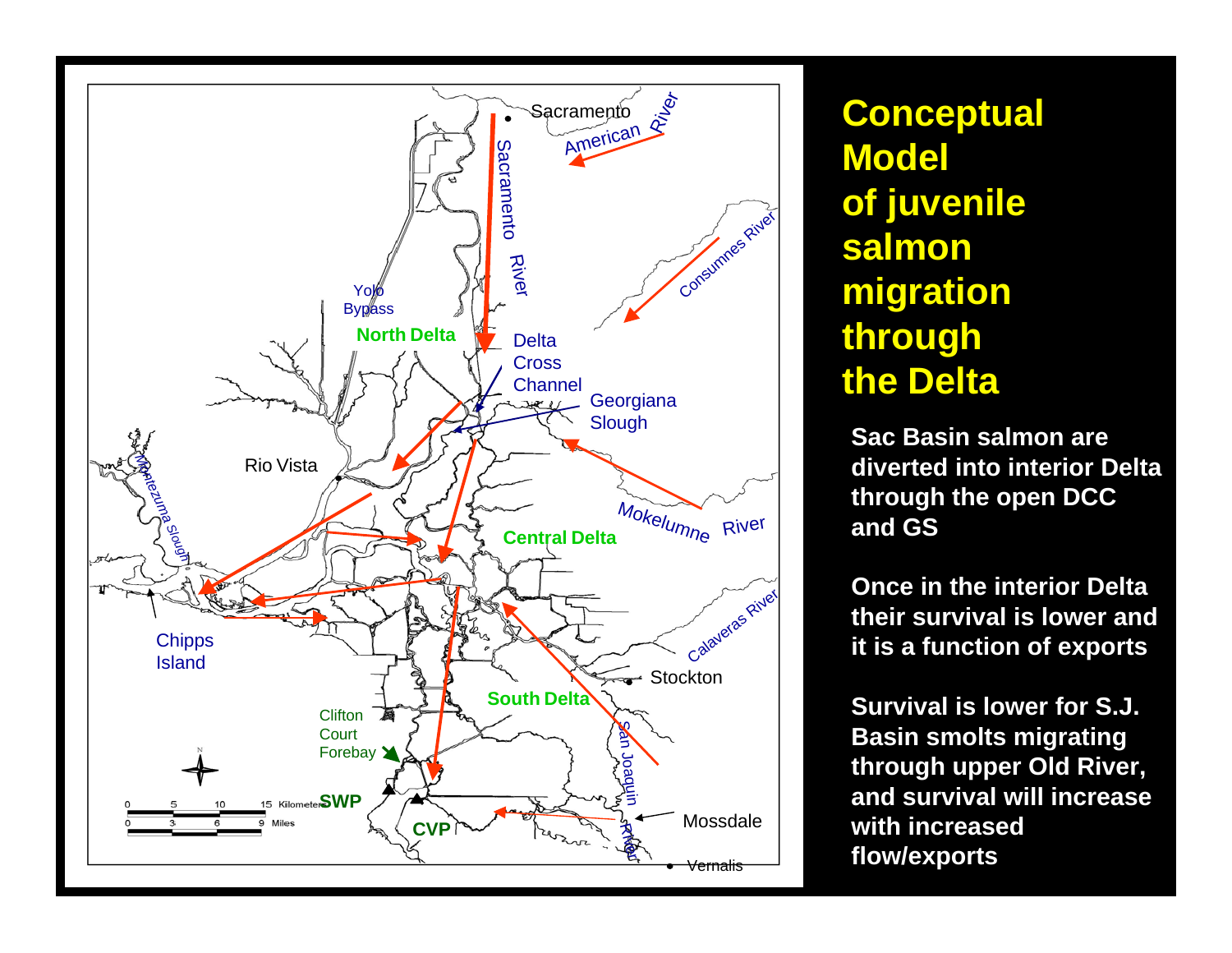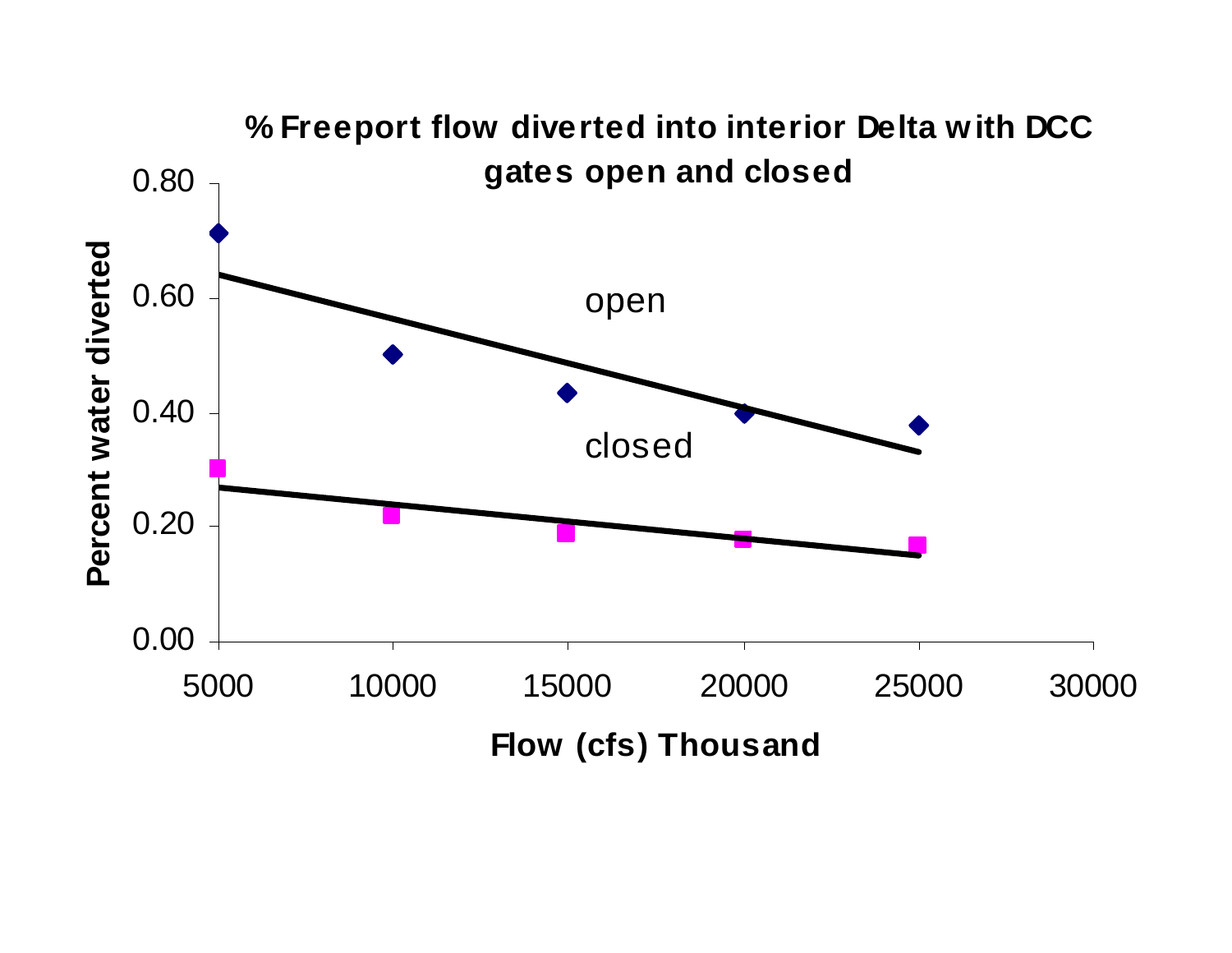

**Release sites for marked salmon released on Sacramento River**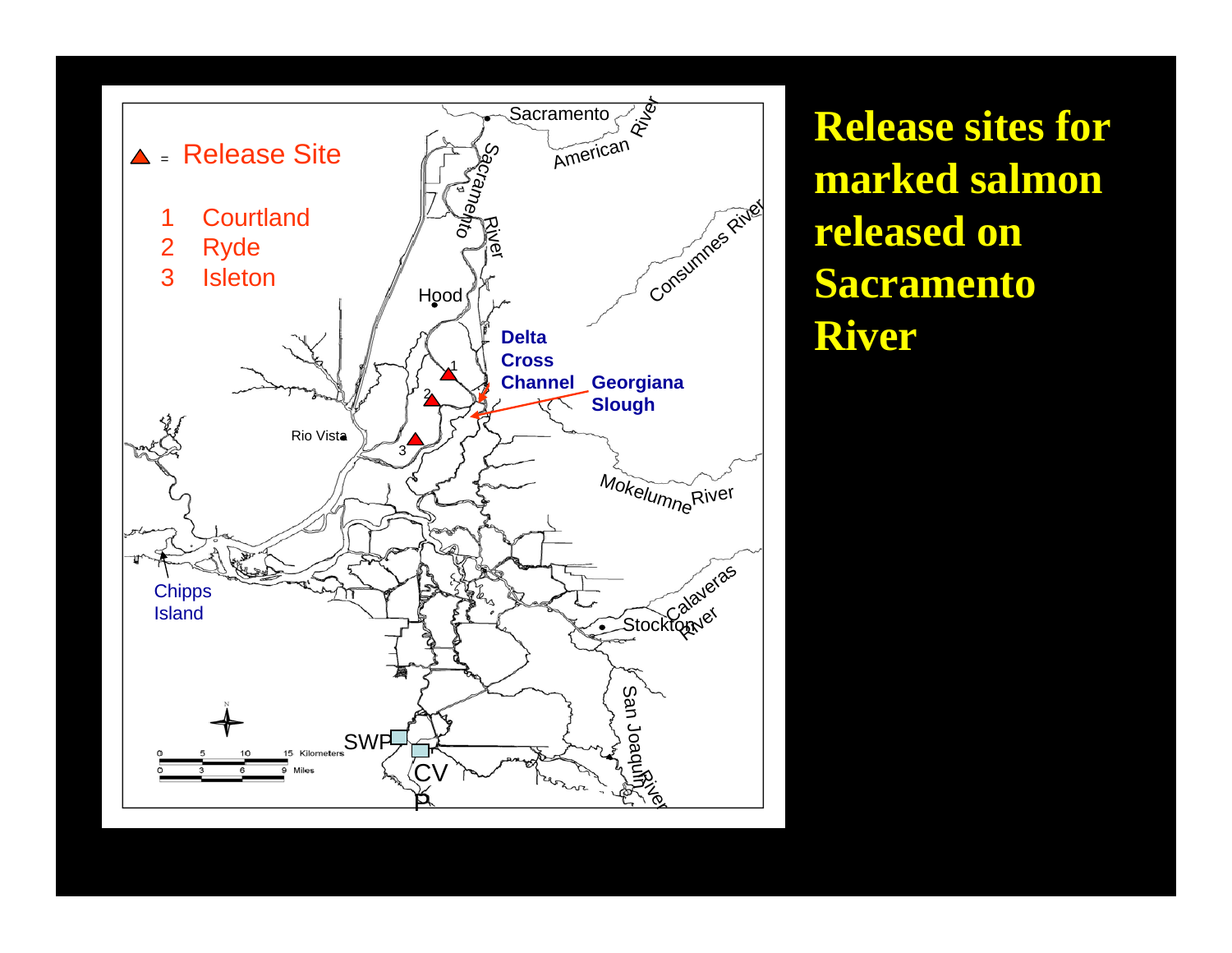Survival indices to Chipps Island of marked juvenile salmon released upstream and downstream of the Delta Cross Channel and Georgiana Slough with DCC gates open and closed



Survival indices of Downstream Groups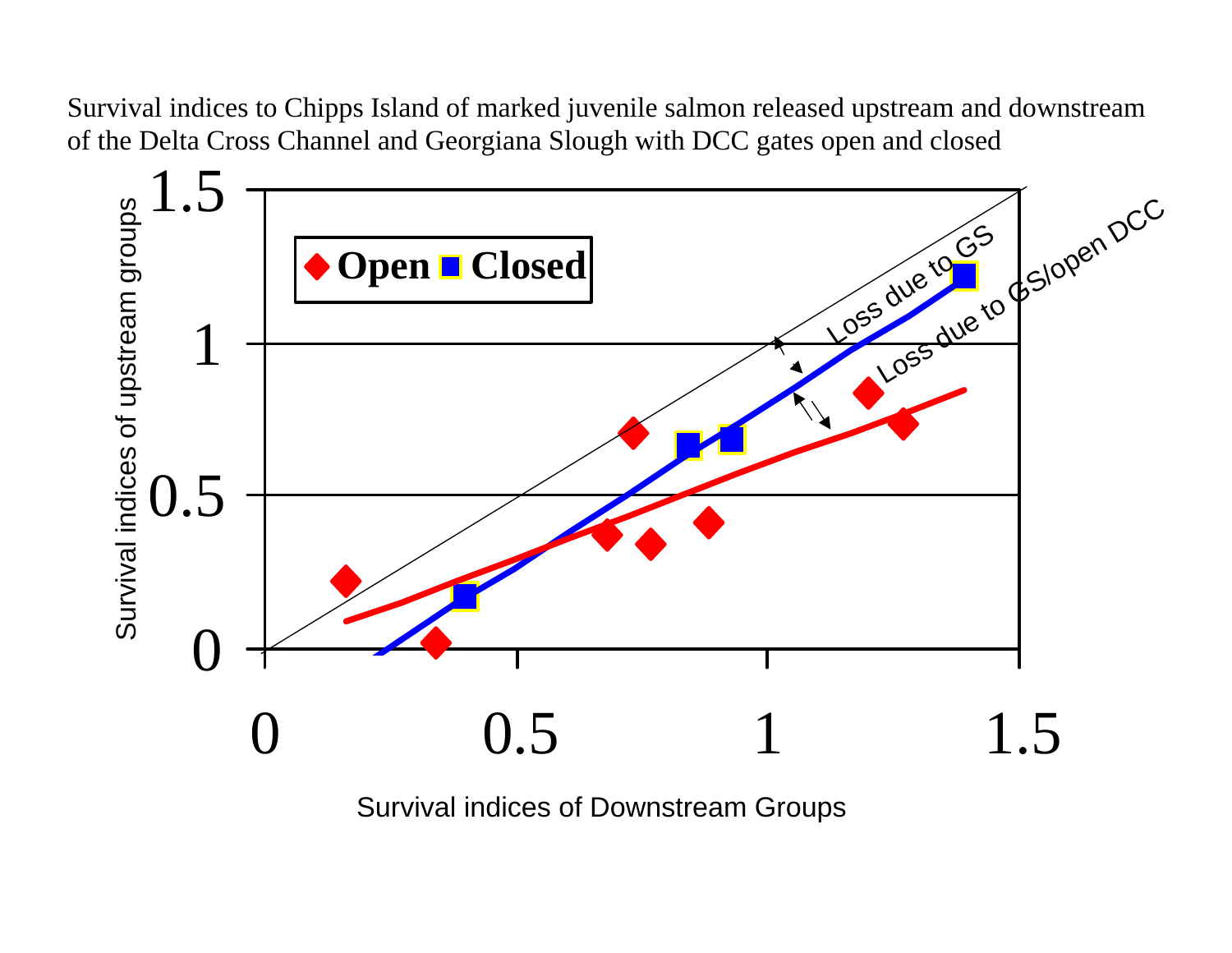

## DCC Gates open Ebb to flood

**Source:Dave Vogel, 2002 Asilomar presentation**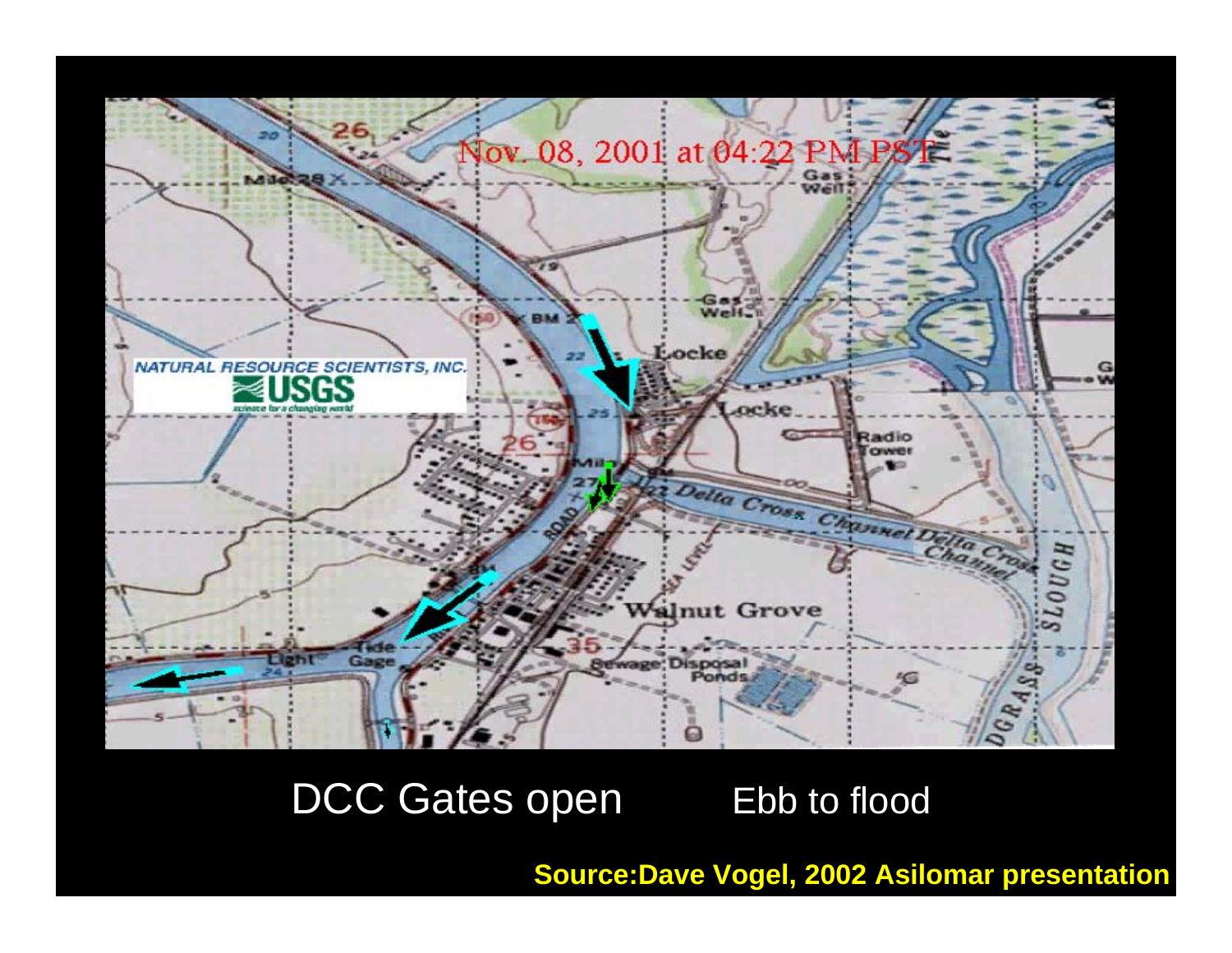

## DCC gates closed Ebb to flood

## **Source: Dave Vogel, Asilomar presentation 2002**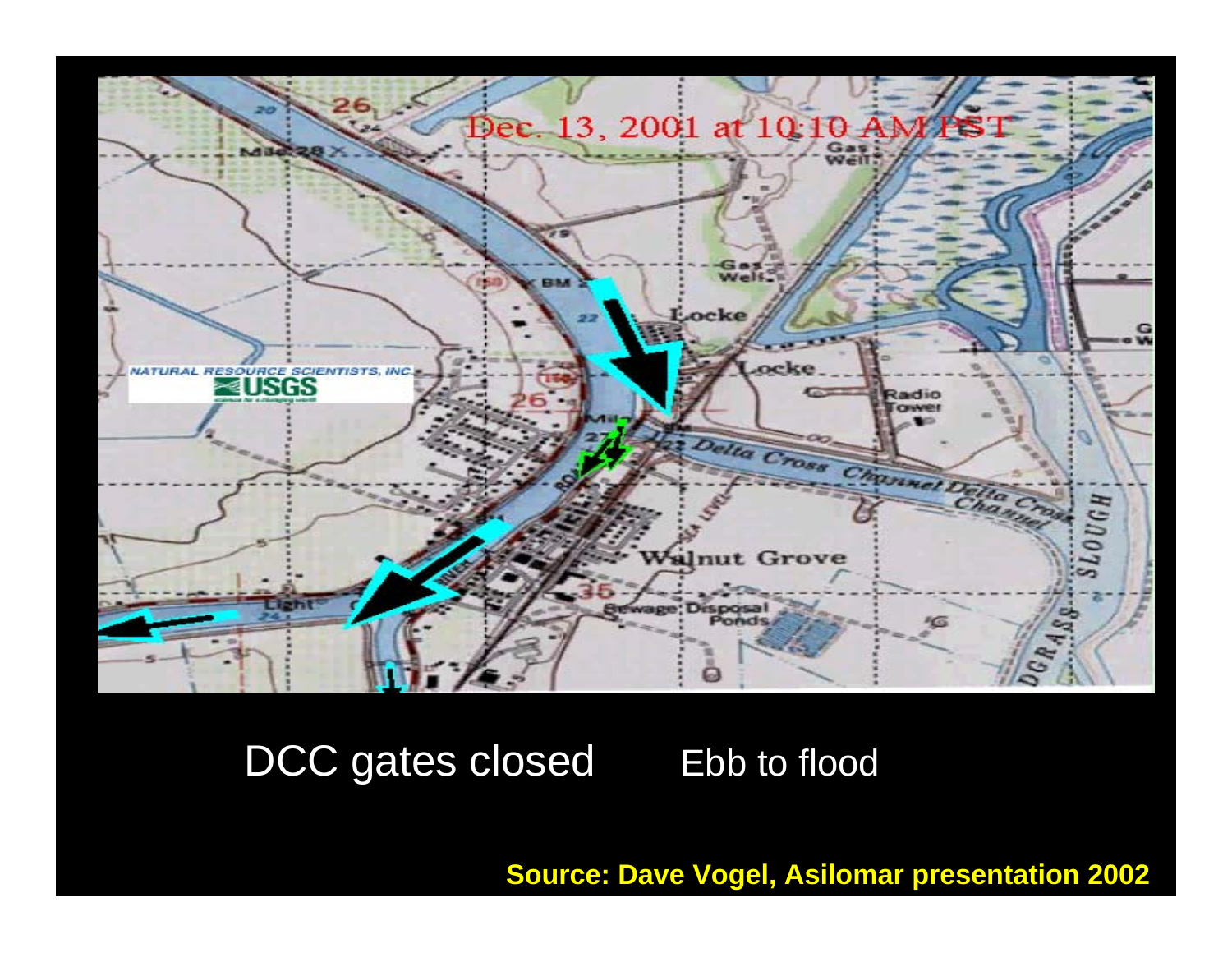

Flows in the Sacramento River at Freeport (black), and above Walnut Grove (blue) and the combined flow in Steamboat and Sutter Sloughs (red), (middle) the percentage of the Freeport flow that flows past Walnut Grove and through Steamboat and Sutter Sloughs, and (bottom) DCC gate operation (0=closed, 1=open).

Source: Burau, 2002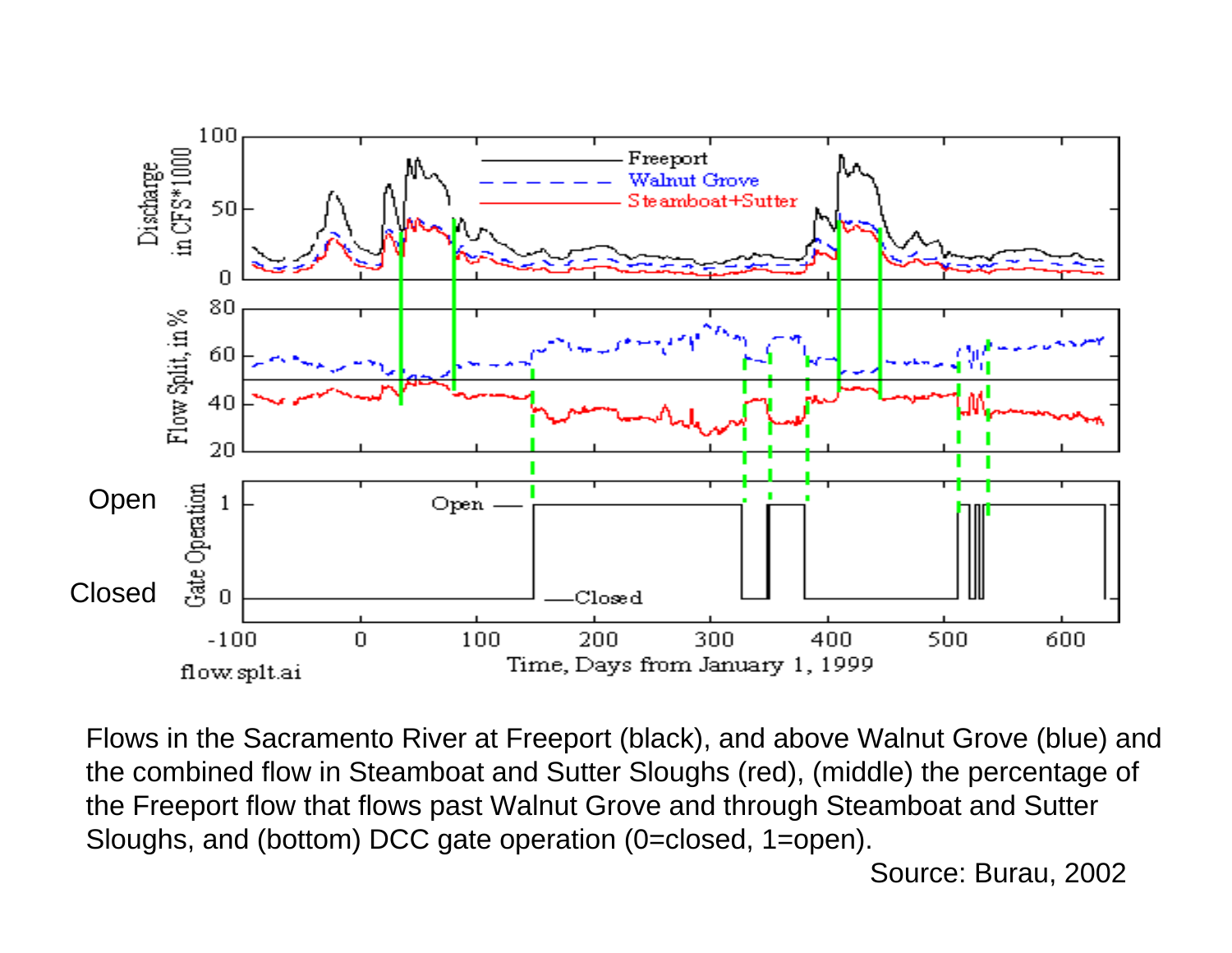

**Release sites for marked salmon released on Sacramento River and interior Delta**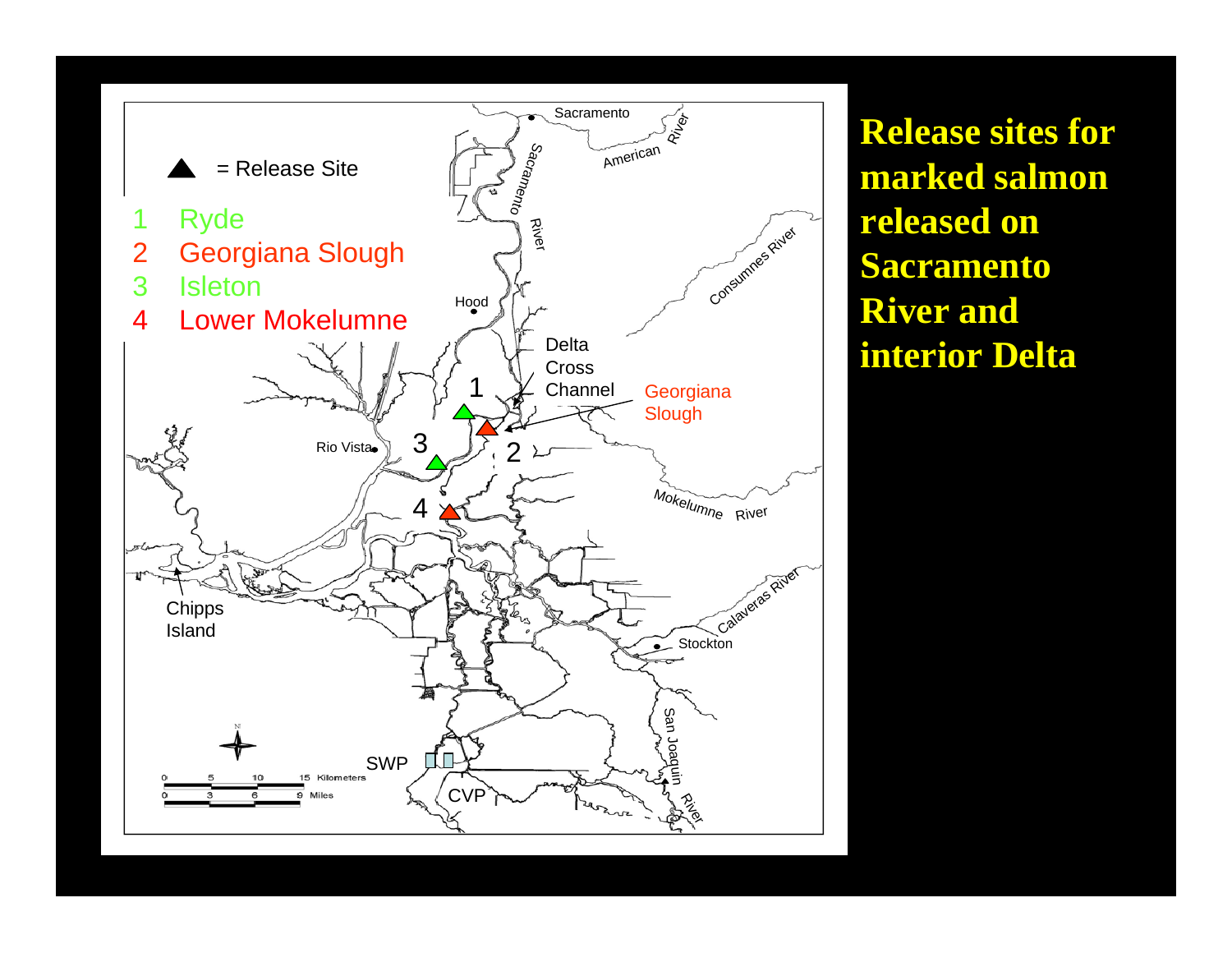**Fall** ◆ Late fall



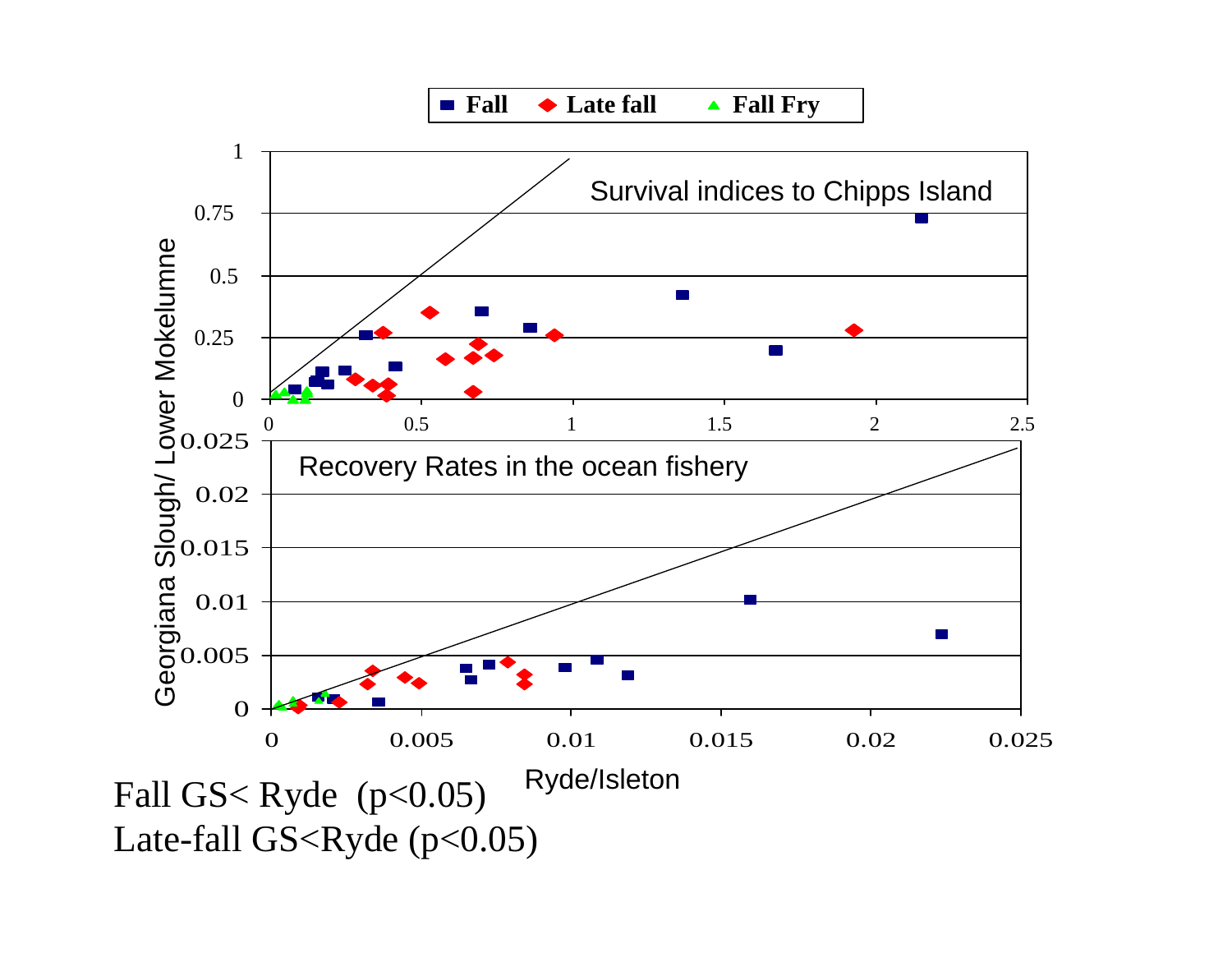

Estimates of predation rates for radio-tagged, late-fall salmon released into the Sacramento River at Ryde and those released into Georgiana Slough and corresponding export/inflow ratio

Source: Vogel 2001 and 2004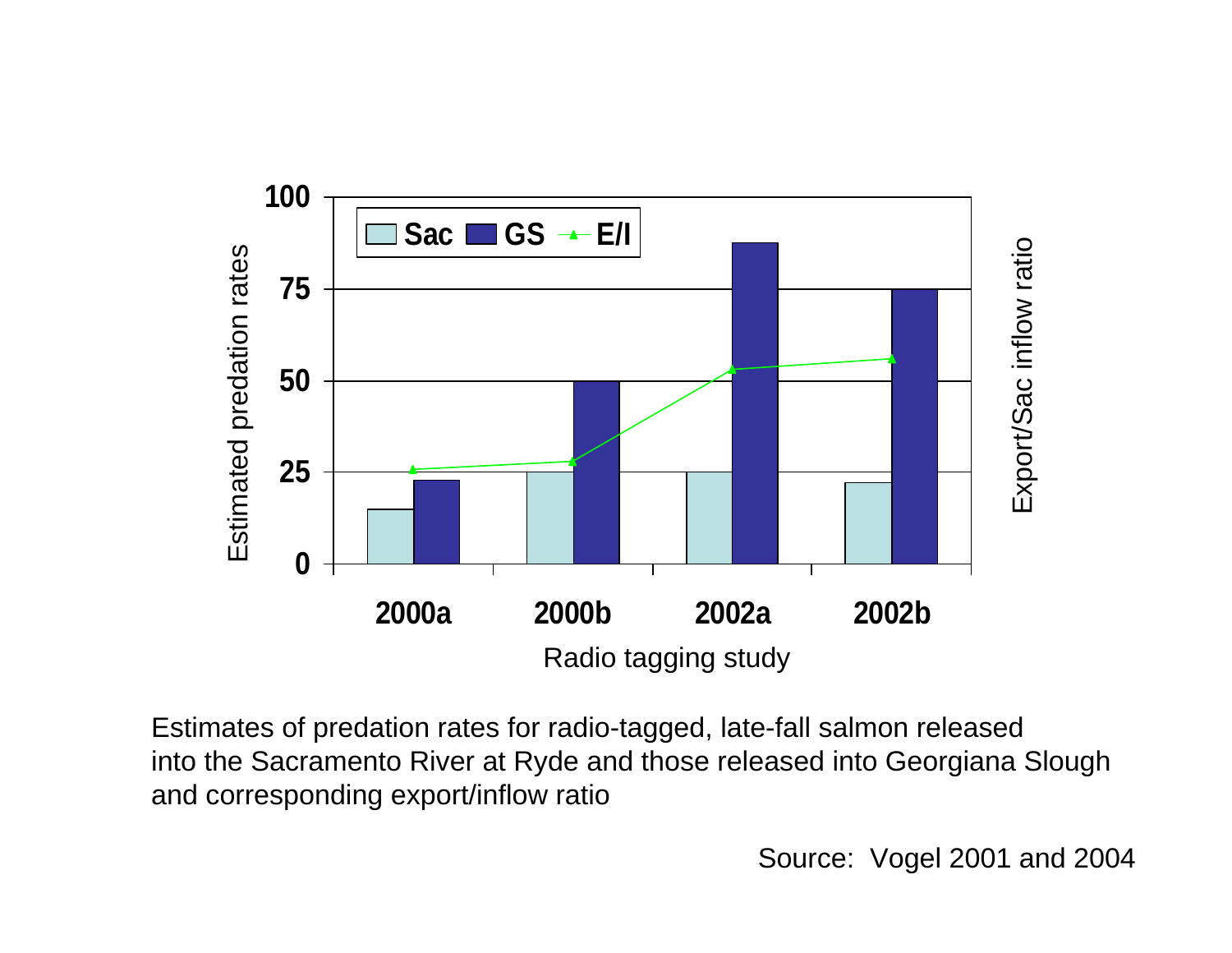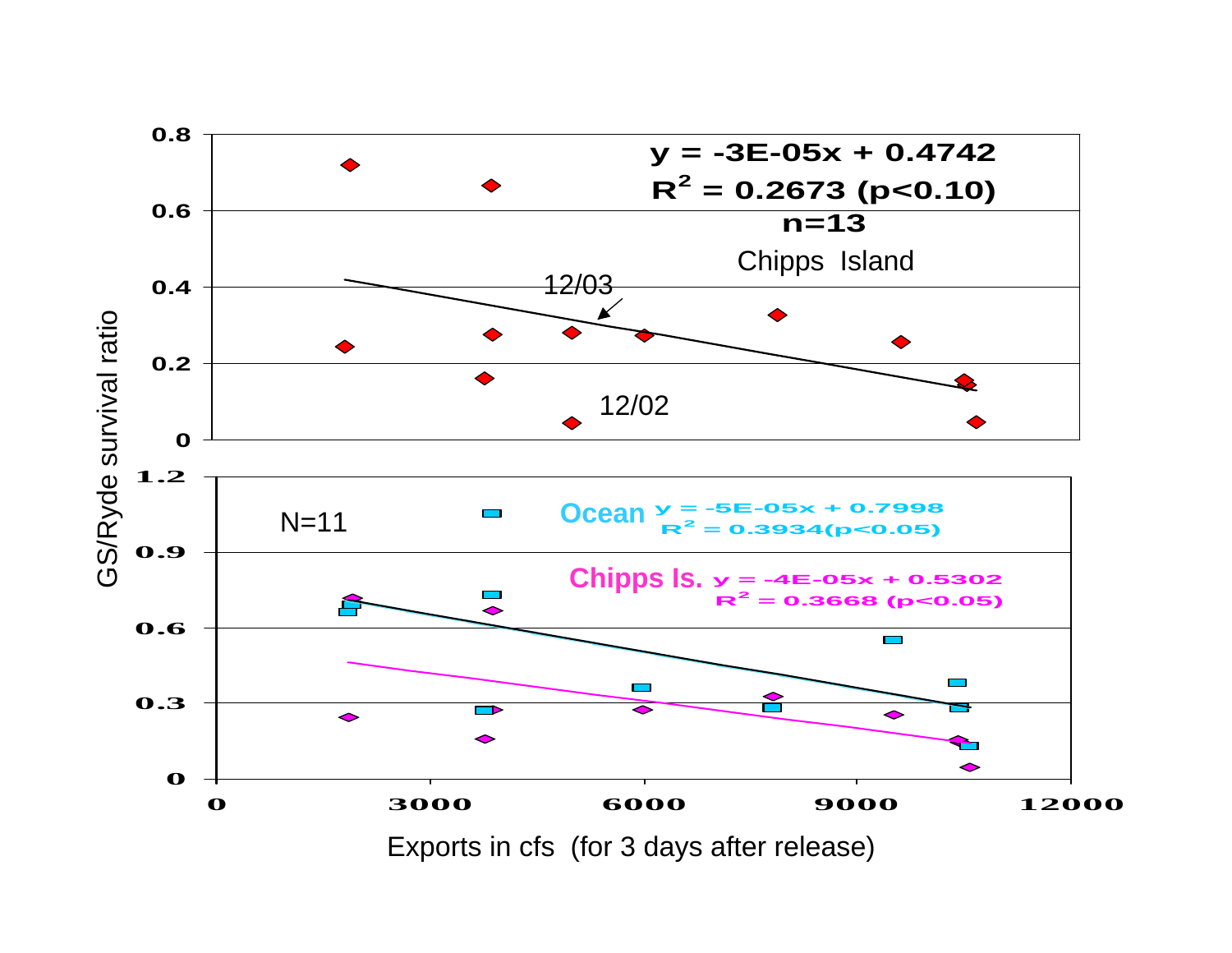

**Late-fall radio tagged salmon released in 2000- 20010% 20% 40% 60% 80% 100% 1 2 3 4 In channel or unknown Predation Entrainment** High Export Low Export **High Export = 8-11,000 cfs, Low Export = ~3000 cfs**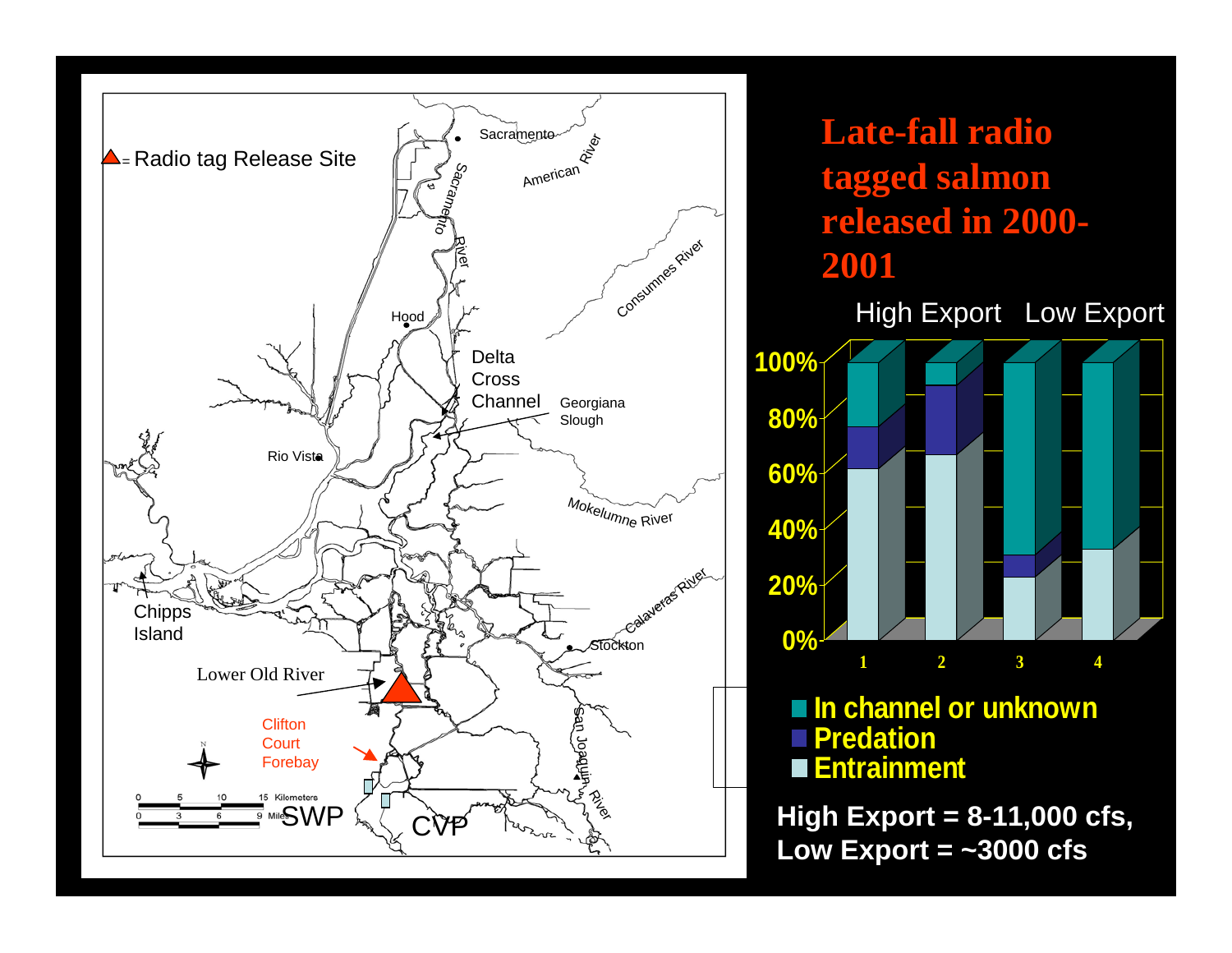DCC gate closure statistically significant in both cases  $(p<0.05)$ Exports statistically significant with hierarchical model



Hierarchical Coefficients Standardized coefficients and  $+\prime$ - 2 standard errors of two separate Newman models estimating fall run salmon smolt survival through the Delta Paired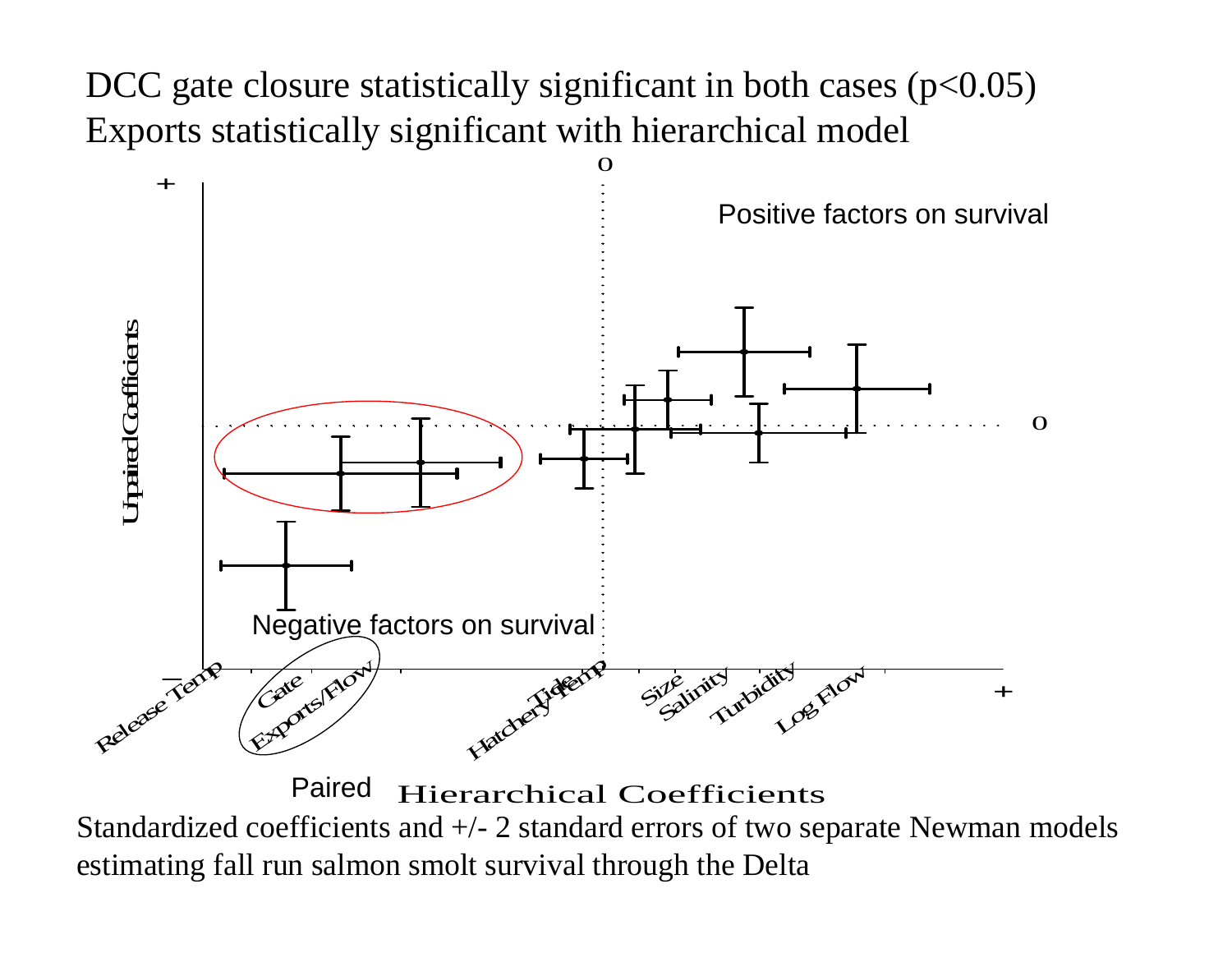

**Smolt Survival Indices to Chipps Island 1985-1990**



**Results suggest higher survival for smolts that stay in the San Joaquin River. Not statistically significantly at p<0.05. (n=7)**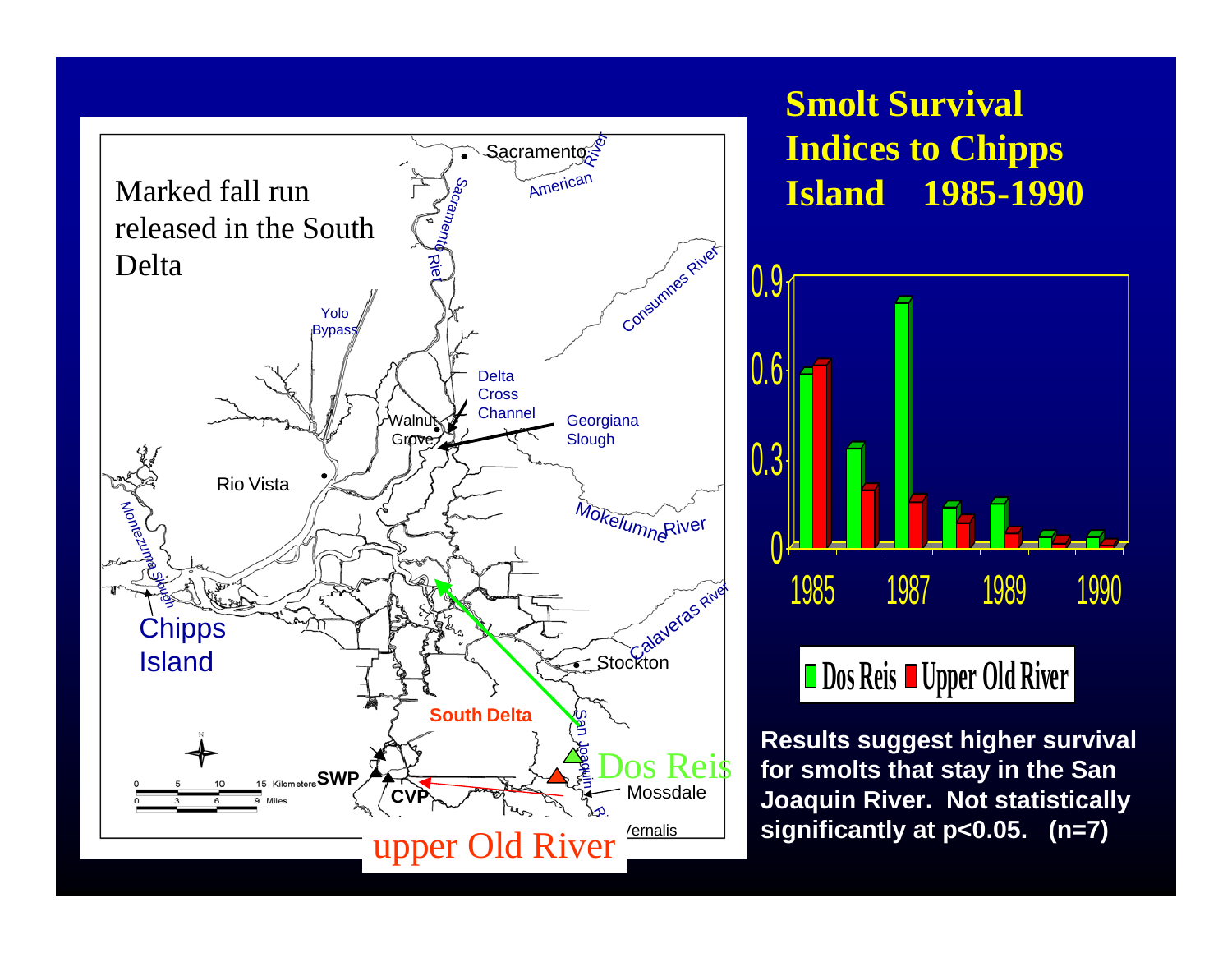

**Flow at Vernalis (mean April 15 - June 15) between 1951- 1998 versus San Joaquin Basin Escapement 2 1/2 years later**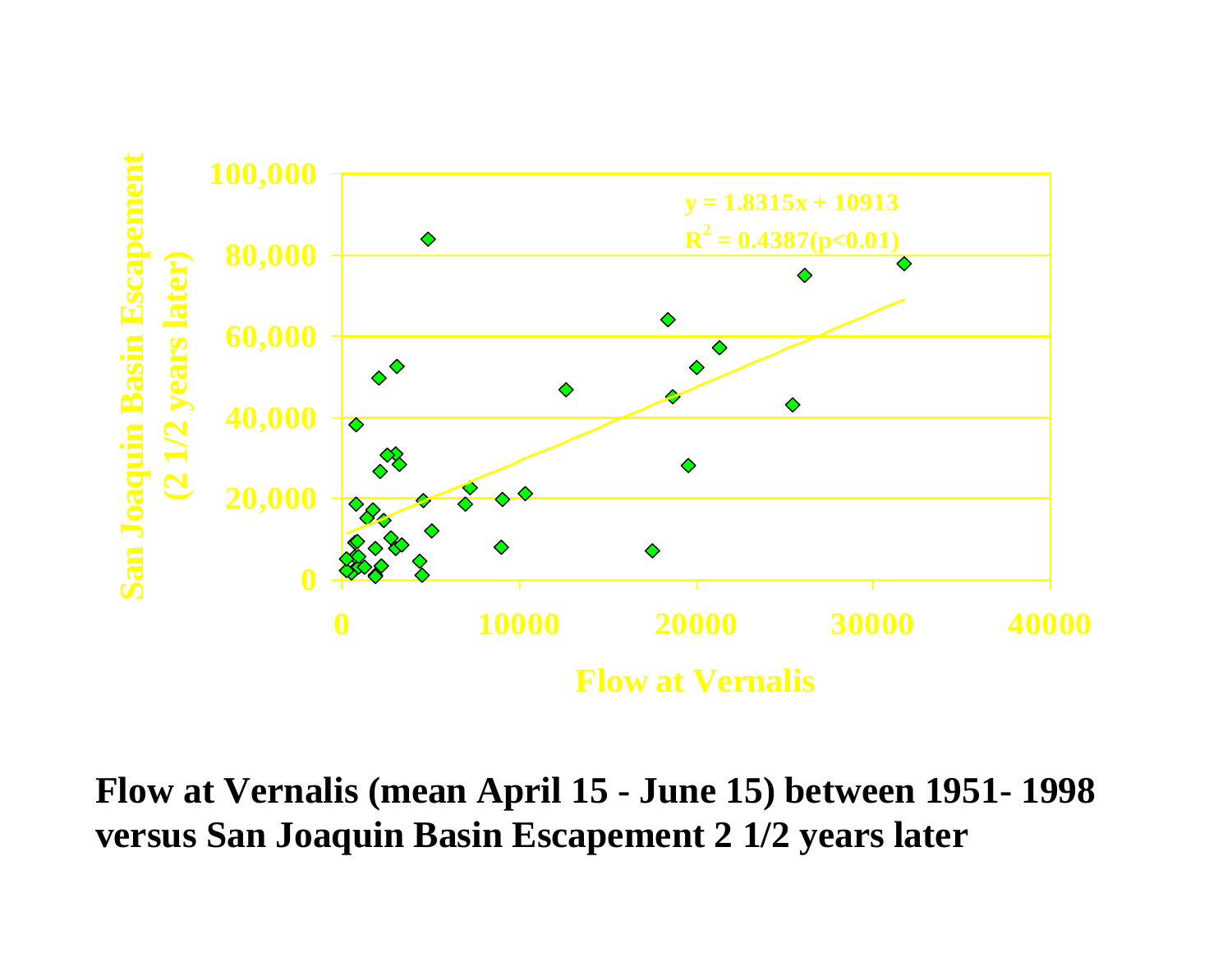

**Mean spring flows /Delta exports (mean April 15- June 15) between 1951-1998 and San Joaquin Basin Escapement (2 1/2 years later).**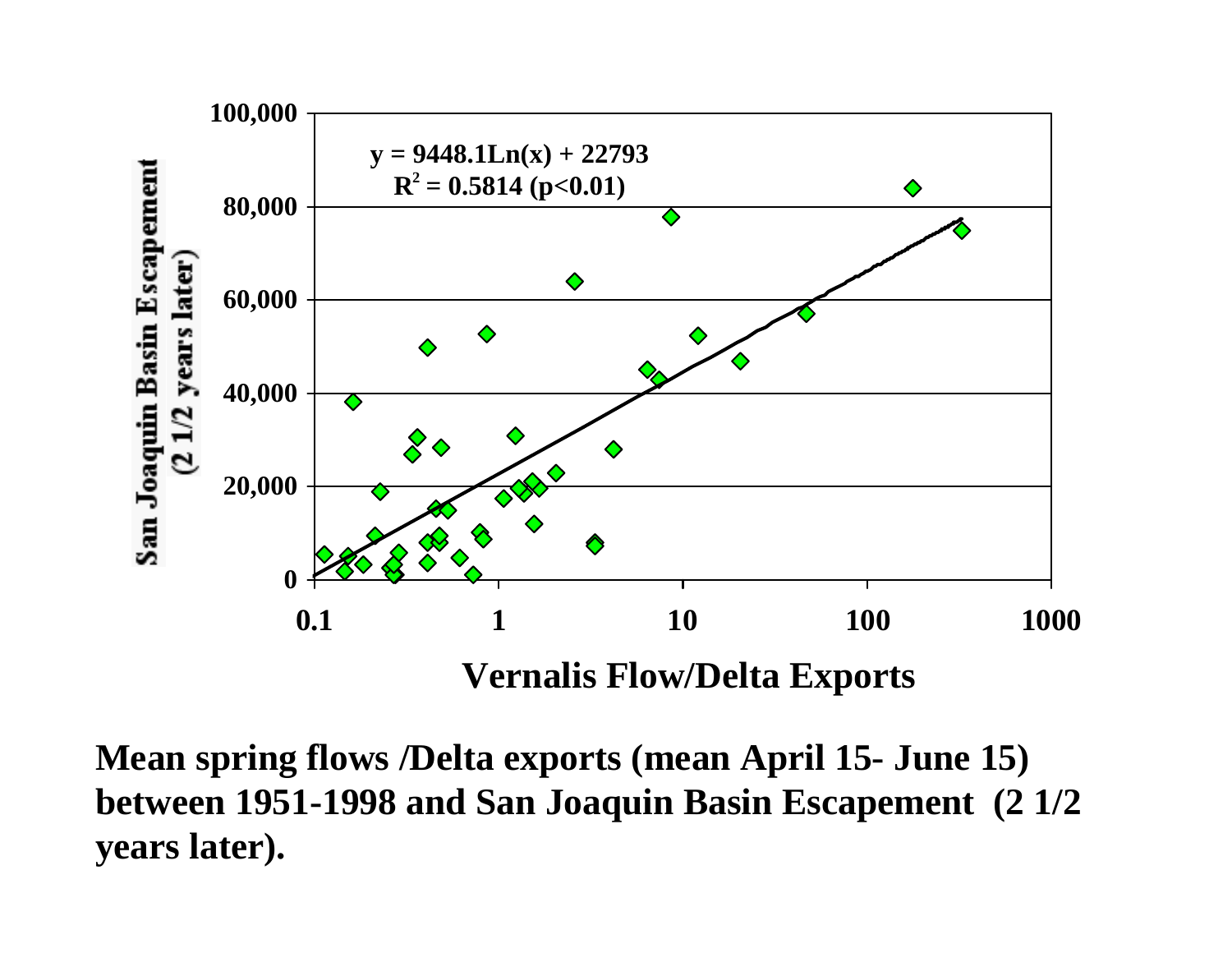

Combined Differential Recovery Rate (CDRR) and (+/- 1 and 2 Standard Errors) from Durham Ferry and Mossdale to Jersey Point with the HORB in place, versus inflow at Vernalis / exports, 1994, 1997 and 2000-2004. Regression line without 2003 and 2004 data.